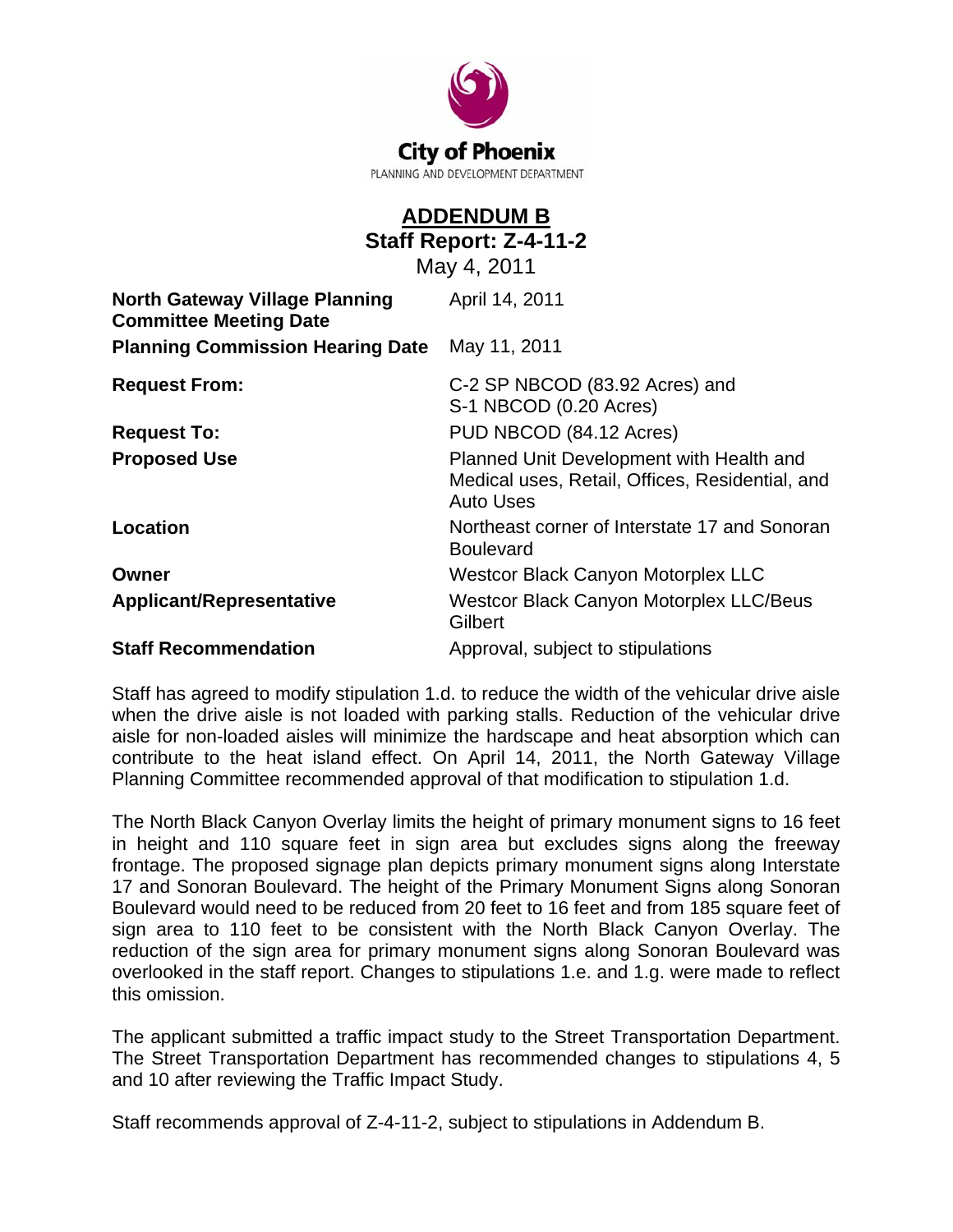Staff Report: Z-4-11-2\_Addendum B May 4, 2011 Page 2 of 4

## **STIPULATIONS**

- 1. The updated Development Narrative for the North Black Canyon Crossings that reflects the changes approved through this request shall be submitted to the Planning and Development Department within 30 days of City Council approval of this request. The updated Development Narrative shall be consistent with the Development Narrative date stamped March 22, 2011, as modified by the following stipulations:
	- a. Page 33, Section G.1.b(3), Automobile Retail Sales, New, Used, Leasing and Rental – Add the following language, "This does not apply to the permanent display pedestals."
	- b. Page 33, Section G.1.b(8), Automobile Retail Sales, New, Used, Leasing and Rental – Revise this item as follows: " Vehicle display racks shall not exceed a height of fifteen (15) feet except that vehicular display racks within one hundred (100) feet of the perimeter lot line adjacent to a street shall be permanent display pedestals and shall not exceed a height of three (3) feet as approved by the Planning and Development Department."
	- c. Page 50, Section G.2.c., Landscape Setbacks, Remove "Commercial" from Figure 10 regarding the Sonoran Preserve Edge Treatment Guidelines.
	- d. Page 59, Section G.4.c., Vehicular Drive Aisles The vehicular drive aisle shall be a minimum of **22** 24 feet in width when the drive aisle is not loaded with parking stalls.
	- e. Page 67, Table, Project Identity Signage, Primary Monument Sign Reduce the height **AND AREA** of the primary monument sign along Sonoran Boulevard to a maximum of 16 feet **IN HEIGHT AND 110 SQUARE FEET IN SIGN AREA.**
	- f. Page 70, Item g. Add the following language that excludes the number of items of information for hospitals on ground signs as follows: "3. Information on a hospital".
	- g. Page 75, Item g(2)d., Primary Project Monument Signs Reduce the height **AND AREA** of the primary monument sign along Sonoran Boulevard to a maximum of 16 feet **IN HEIGHT AND 110 SQUARE FEET IN SIGN AREA.**
	- h. Page 102, Appendix D, Definitions Please remove "a religious institution (church, synagogue or temple)" from the Civic uses definition.
- 2. The development for all auto related uses shall include the following:
	- a. Elevations that provide architectural consistency in building style, wall treatments, lighting, and signage.
	- b. Primary finishing materials for buildings that are muted and blend with rather than contrast strongly with the surrounding desert environment.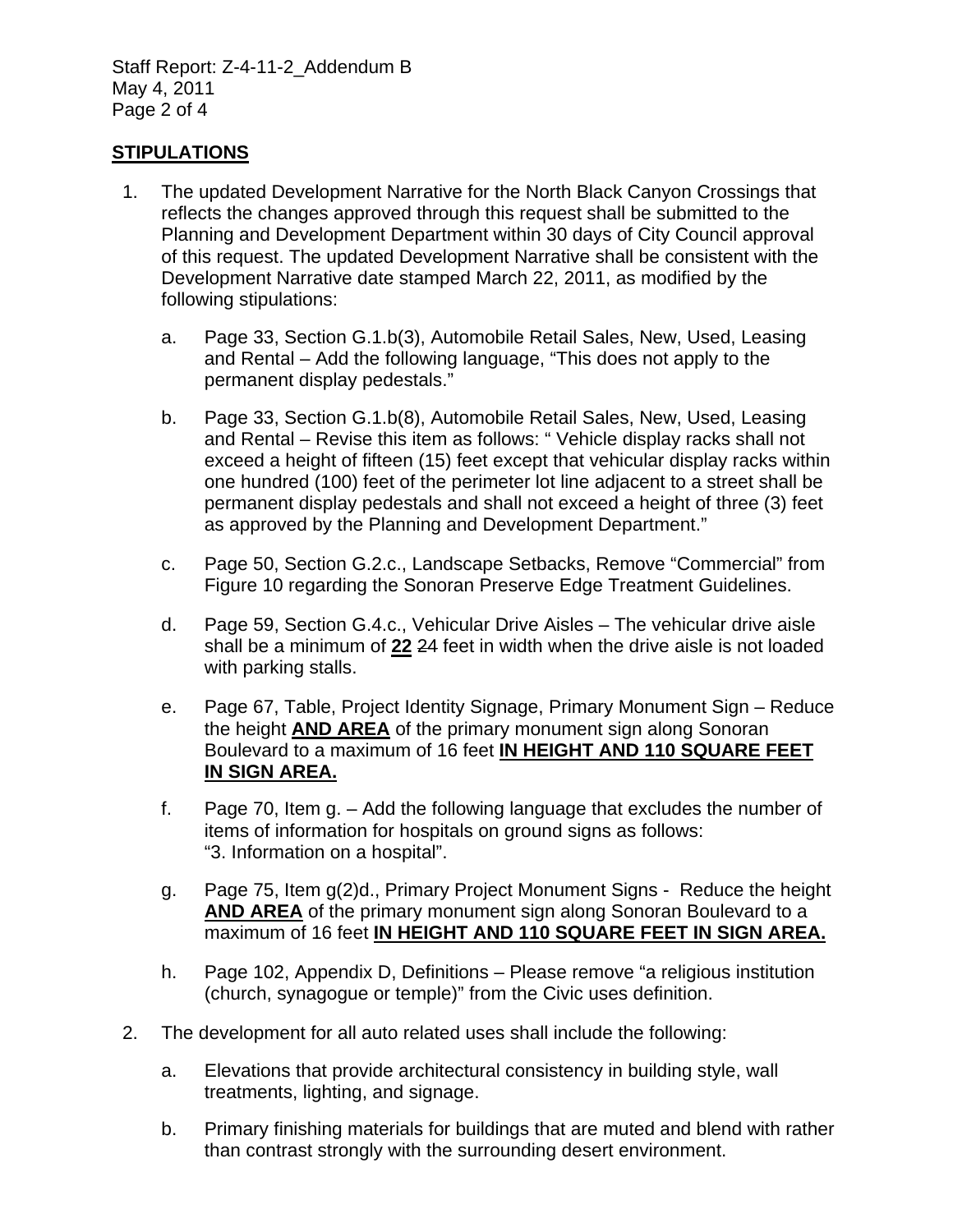Staff Report: Z-4-11-2\_Addendum B May 4, 2011 Page 3 of 4

- c. Landscaping, arcades, or overhangs that provide shaded walkways and that are located in the vehicle display areas of each dealerships lot.
- d. Shaded outdoor patio areas that serve employees and customers and are dispersed throughout the site and located at visible pedestrian areas.
- e. Natural accent materials such as brick, stone, or tile.
- f. Architectural detailing such as recesses, pop outs, shade walls, parapets, artistic insets, or pilasters.

## RIGHT-OF-WAY IMPROVEMENTS

- 3. Right-of-way totaling a minimum of 70 feet from the street design centerline shall be dedicated for the north half of Sonoran Boulevard as approved by the Planning and Development Department.
- 4. Right-of-way totaling 100 feet, or **70** 80 feet with **15** 10 foot sidewalk easements on each side, shall be dedicated for  $32<sup>nd</sup>$  Avenue as approved or modified by the Planning and Development Department and Street Transportation Department. Pavement width shall be determined by the approved traffic impact study. Bike lanes shall be required and on-street parking shall not be permitted on  $32^{\text{nd}}$ Avenue.
- 5. Right-of-way totaling **80** 100 feet, or **60** 80 feet with 10 foot sidewalk easements on each side, shall be dedicated for Long Shadow Trail as approved or modified by the Planning and Development Department and Street Transportation Department. Pavement width shall be determined by the approved traffic impact study. Bike lanes shall be required and **O**n-street parking shall not be permitted on Long Shadow Trail.
- 6. The developer shall construct all streets adjacent to the development with paving, curb, gutter, sidewalk, curb ramps, streetlights, landscaping and other incidentals as per plans approved by the Planning and Development Department. All improvements shall comply with all ADA accessibility standards.
- 7. The applicant shall submit a revised traffic impact study to the Street Transportation Department and the Planning and Development Department prior to preliminary site plan review for the first phase of development. The applicant shall be responsible for any dedications and required improvements as recommended by the approved traffic impact study and as approved by Planning and Development Department and the Street Transportation Department.
- 8. The applicant shall complete and submit the Developer Project Information Form for the MAG Transportation Improvement Program to the Street Transportation Department.